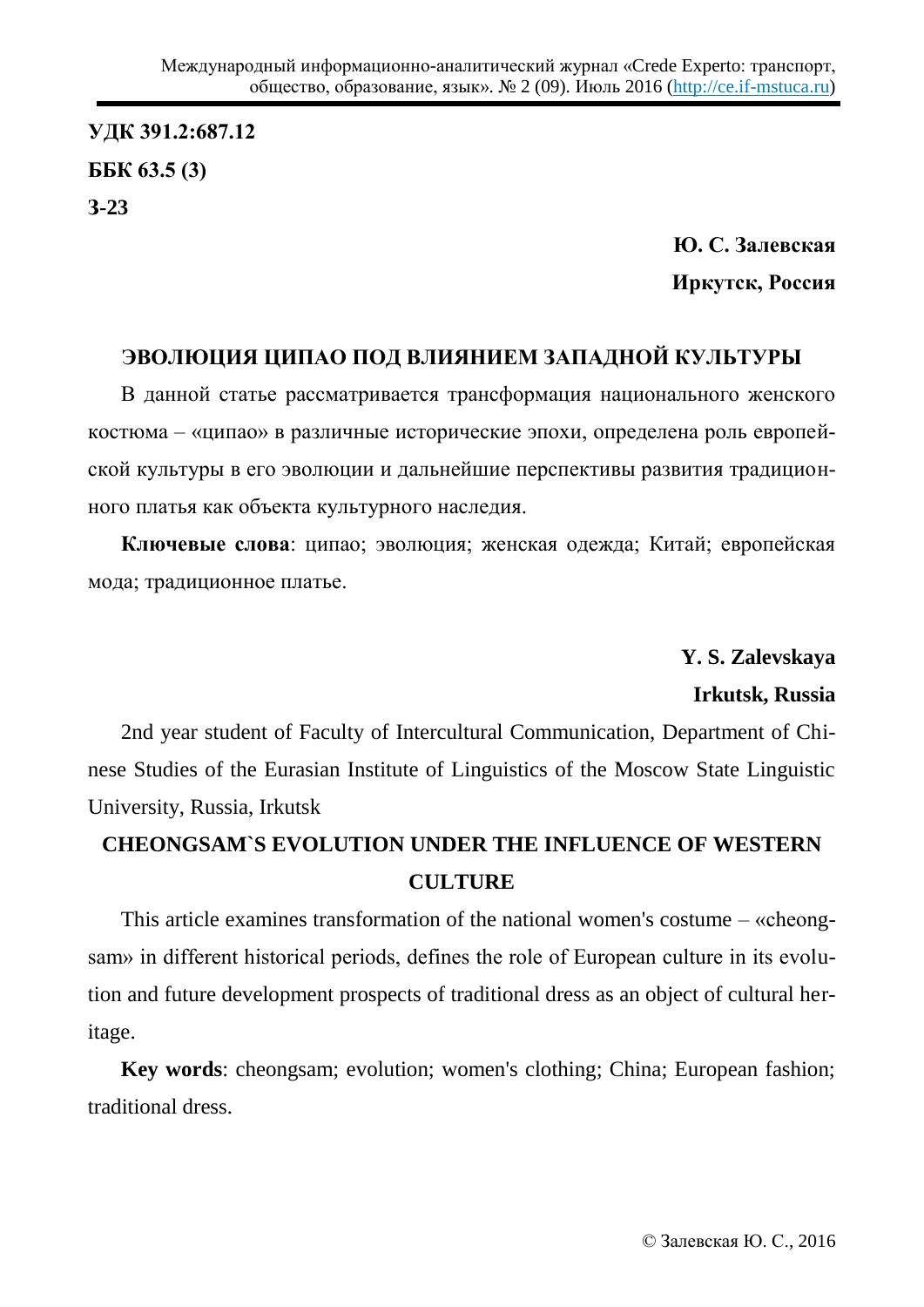Китай как уникальный симбиоз древних традиций, ритуалов [Серебренникова, 2014, с. 707–713], [Терехова, 2013, с. 428], [Хо, 2014, с. 282–290] и видов искусства [Кремнева, 2015, с. 241–261], уникальной истории языка [Воронина, 2014, с. 18–24] и эволюции языковых аспектов [Максименкова, 2011, с. 19], своеобразных мировоззренческих взглядов, представлений и мифологии  $[A$ дилханян, 2014, с. 3–10] особого «восточного» менталитета, влияющего на социальные процессы [Тихонова, 2012, с. 137–140], претерпел эволюцию не только в системе отношений «человек-государство» [Корешкова, 2015, с. 232– 241], но и в сложнейшей сфере социально-культурных связей с другими странами [Макеева, 2012, с. 199–201]. Именно взаимодействие нескольких культур между собой, слияние полярных религиозных основ [Кобжицкая, 2008, с. 87– 921 и нравственных догм, дало возможность развиться и обрести новую самобытную форму культуры китайской нации. Одежда как часть исторического наследия всегда демонстрировала коренные преобразования в политикоэкономической системе государства, любые реформаторские сдвиги, социальные метаморфозы находили отражение во внешнем облике китайского народа. Именно национальный костюм – «ципао» (旗袍), сформировавшийся под влиянием как культур извне, так и внутренней межнациональной консолидации, является универсальным примером трансформации и развития женского образа Поднебесной разных эпох. Данная работа продиктована и дидактическими аспектами – изучение языка и культуры Китая посредством усвоения лингвострановедческой информации [Ерофеева, 2013, с. 51–54].

Создателями костюма, со временем ставшего абсолютной прерогативой женщин, до сих пор считаются маньчжуры, основавшие в 1636 году династию Шин. «Ханьфу» (汉服), являвшееся национальной одеждой этнических китайцев, имело мало общего с обликом северных кочевников, а впоследствии и вовсе было запрещено, уступив место мужскому «чаншань» (长衫) и женскому «ципао», на тот момент представлявшему собой просторный костюм, в котором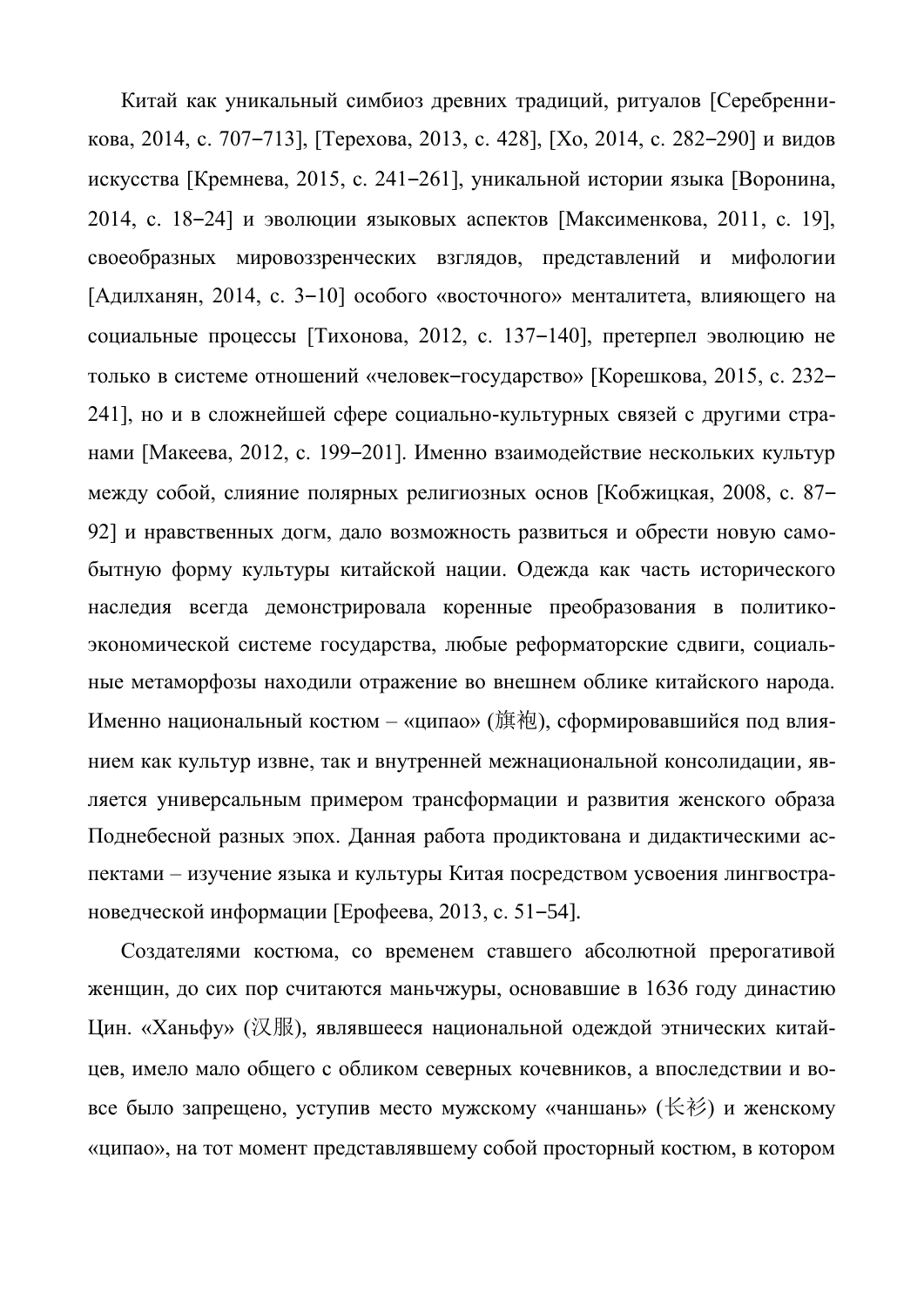воедино сливались верхняя и нижняя часть, а круглый воротник и узкие рукава мало напоминали современное облегающее платье [Решетов, 1997, с. 41–135].

Осознавая необходимость грамматологического анализа изучаемого термина [Готлиб, 2014, с. 283], [Готлиб, 2013, с. 451–452], разложим слово на составляющие: в китайском языке 旗 «ци» означает «знамя», а 袍 «пао» – «халат, длинное платье». Цинская армия подразделялась на 8 сильных отрядов, каждый из которых имел собственный флаг «ци» и носил звание знаменного войска. Считается, что именно знаменные люди – «цижэнь» (旗人) дали оригинальное название маньчжурскому виду утеплённой одежды – «ципао» [Изд. Жэньминь ɏɭɚɛɚɨ, 2015, ɫ. 5‒32].

Захватив в 1644 году Пекин, а затем, присоединив весь Китай к новой молодой империи Цин, маньчжуры коренным образом изменили и усовершенствовали внешний вид ханьцев, сделав «ципао» неотъемлемой частью исторического наследия.

Суровый образ жизни требовал создания удобной и практичной одежды, которая после завоевания Китая стала своеобразной демонстрацией подчинения ханьцев. Изначальное разграничение китайской и маньчжурской одежды позже окончательно потеряло свою актуальность, установив обязательную норму внешнего вида для всей покоренной нации. Богатство и роскошь сохраняла лишь одежда высшего слоя общества, одеяние крестьян и рабочих безукоризненно подчинялось правилам, учрежденным императорской системой. Запреты ставились на любые изменения и вольности во внешнем виде, поэтому «ципао» пережило несколько тысяч лет абсолютной стабильности, прежде чем увидело первые шаги на пути к всеобщей модернизации.

После свержения династии Цин в 1911 году и установления Китайской Республики люди получили право выбора собственного стиля в одежде, оставив в прошлом символ национального угнетения - маньчжурскую косу и мешковатые одеяния, окончательно утратившие и первоначальный вид, и истинную цель защиты жителей от холода.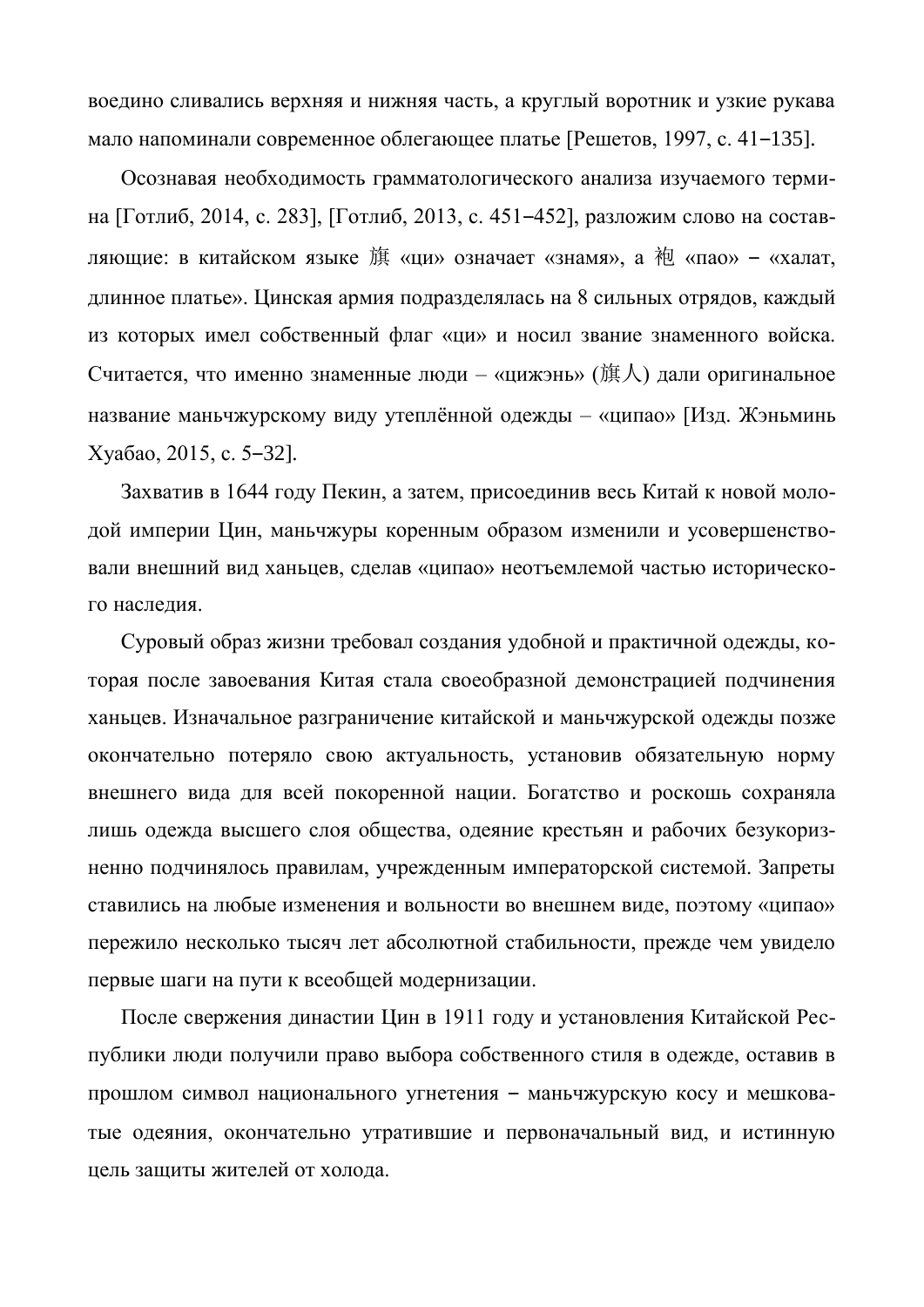Победа Синьхайской революции открыла борьбу за освобождение и права женщин, которые, в свою очередь, модернизировав и придав ципао более элегантный вид, стремились достичь равноправия и справедливости в Республиканском Китае [Селиверстова, 2012, с. 46-61].

С 1911-го года по 20-е годы 20-го века женская одежда все еще носила отпечаток многовекового рабства и все так же напоминала традиционный костюм эпохи Цин. Тесный контакт с западной культурой, обретавший все большую популярность, и феминизм изменили не только мировоззренческие устои женщин Поднебесной, но и их отношение к собственному внешнему виду. Переняв у европейцев откровенность и шик в одежде, китаянки умело объединили современный покрой и западную эстетику с традиционной сдержанностью Востока.

Крах господствующей несколько тысяч лет системы, модные веяния Запада, коренные изменения социальной структуры общества, быстрое распространение СМИ – ряд факторов, объясняющих тотальные перемены внутри самого Китая, переход от консерватизма к зачаткам модернизации. Финальную черту под всем подвела стремительная эволюция текстильной промышленности [Селиверстова, 2012, с. 46–61].

Пришедшая с Запада технология пошива «дарт», кардинально отличавшаяся от устоявшегося метода плоской кройки, превратила некогда бесформенное одеяние в объемную трехмерную конструкцию [Адилханян, 2014, с. 3–10]. Платье, подчеркивающее талию и облегающее поясницу и спину, изящный воротник с отложными краями и высокой шлицей полностью повторяли черты западной моды, помогая китаянкам продемонстрировать женственность и утонченность, но с особенной, «азиатской», спецификой.

Шанхай, в 20-м веке являвшийся не только важнейшим политикоэкономическим центром, но и сердцем культурной и социальной жизни, носил имя второй родины ципао, ведь именно там впервые зародился вестернизированный облик традиционного платья. Шанхайские студентки, облаченные в изящные ципао, стали настоящим символом свободы и раскрепощенности, а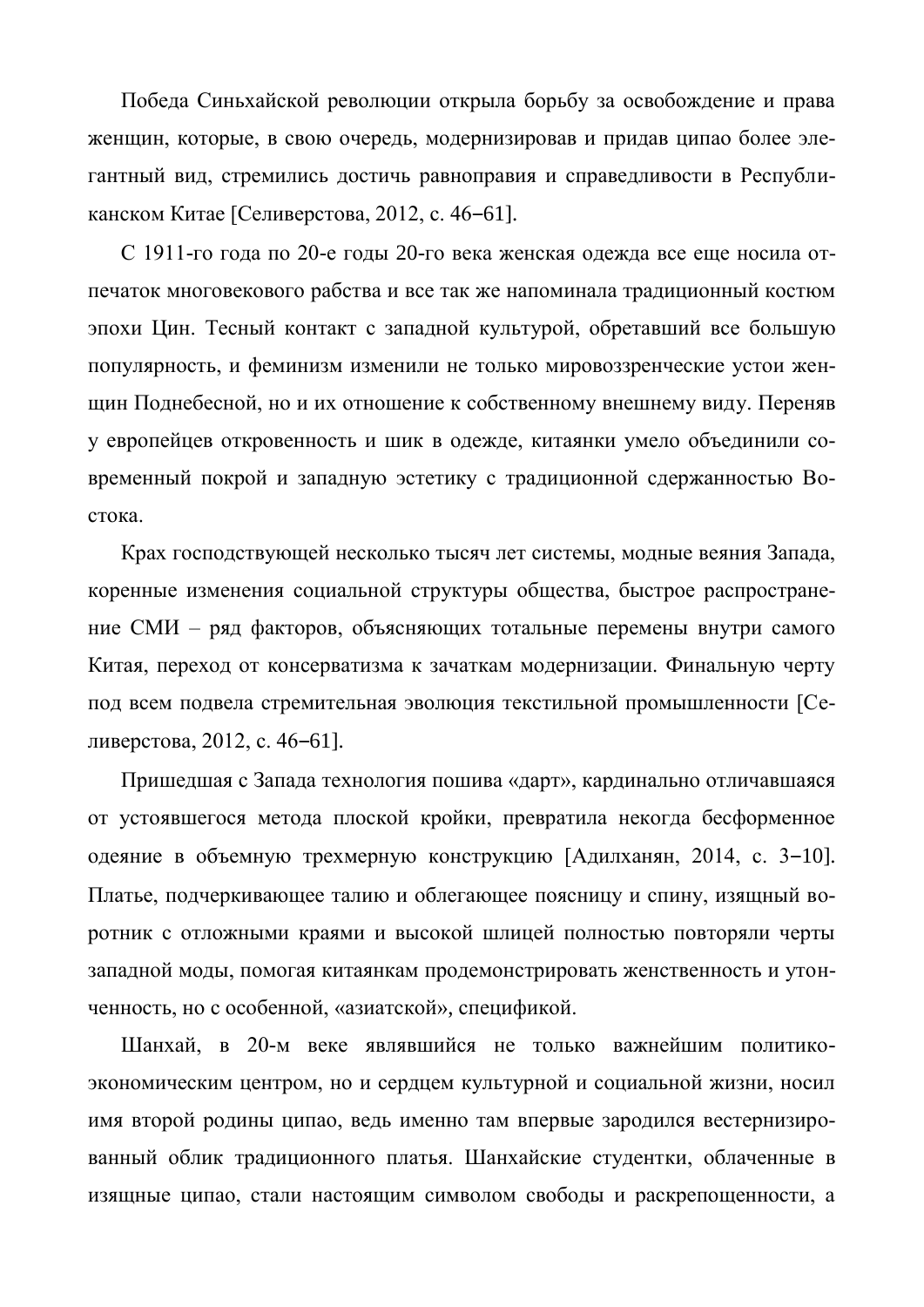западная мода стала проникать во все общественные слои консервативного Китая. В частности, именно в Шанхай впервые проник западный элемент женской одежды – корсет-бюстье, подчеркивающий красоту и изящность фигуры, став настоящим вызовом устоявшейся многовековой традиции бинтования женской груди [Сю Хуалун, 2010, с. 351].

С 1932 года длина платья неустанно увеличивалась, что напрямую было связано с вошедшей тогда в моду обувью на высоком каблуке, пришедшей из Европы и Америки, оставив в прошлом традиционную женскую обувь «гунсе». «Ципао» больше не являлось «халатом для женщин из маньчжурских знаменных войск», теперь каждая китаянка могла позволить себе облачиться в декорированное листьями лотоса платье, подходящее, как и для официальных и дипломатических церемоний, так и органично вписывающееся в повседневный быт простых женщин, студенток, рабочих, знатных дам.

Известно, что платье ципао было любимым вариантом женской одежды жены лидера китайских революционеров Сунь Ятсена (孙逸仙) – Сун Цинлин (宋庆龄), часто сопровождавшей мужа на торжественных мероприятиях за границей, благодаря чему ципао обрело популярность и интерес у европейцев.

До начала 1940-х годов китайское общество стремительно прогрессирует, формируя новую городскую культуру, но этот процесс будет прерван вторжением японских захватчиков, продолжительной борьбой Гоминьдана за власть и учреждением Республики в 1949 году.

Пришедшие к власти коммунисты [Баринкова, 2015, с. 42–56], следуя примеру СССР, намеревались создать прогрессивное общество, предполагающее ликвидацию социального неравенства. В одночасье исчезли деловые костюмы, галстуки, джинсы, преемственная косметика и украшения – все символы буржуазного западного общества, уступив место однотонной и однотипной рабочей униформе. «Ципао», некогда считавшееся обязательной составляющей гардероба любой китайской модницы, теперь оказалось под строгим запретом.

Годы «культурной революции» до неузнаваемости изменили облик жителей Поднебесной, где теперь любая непокорность или отступление от общеуста-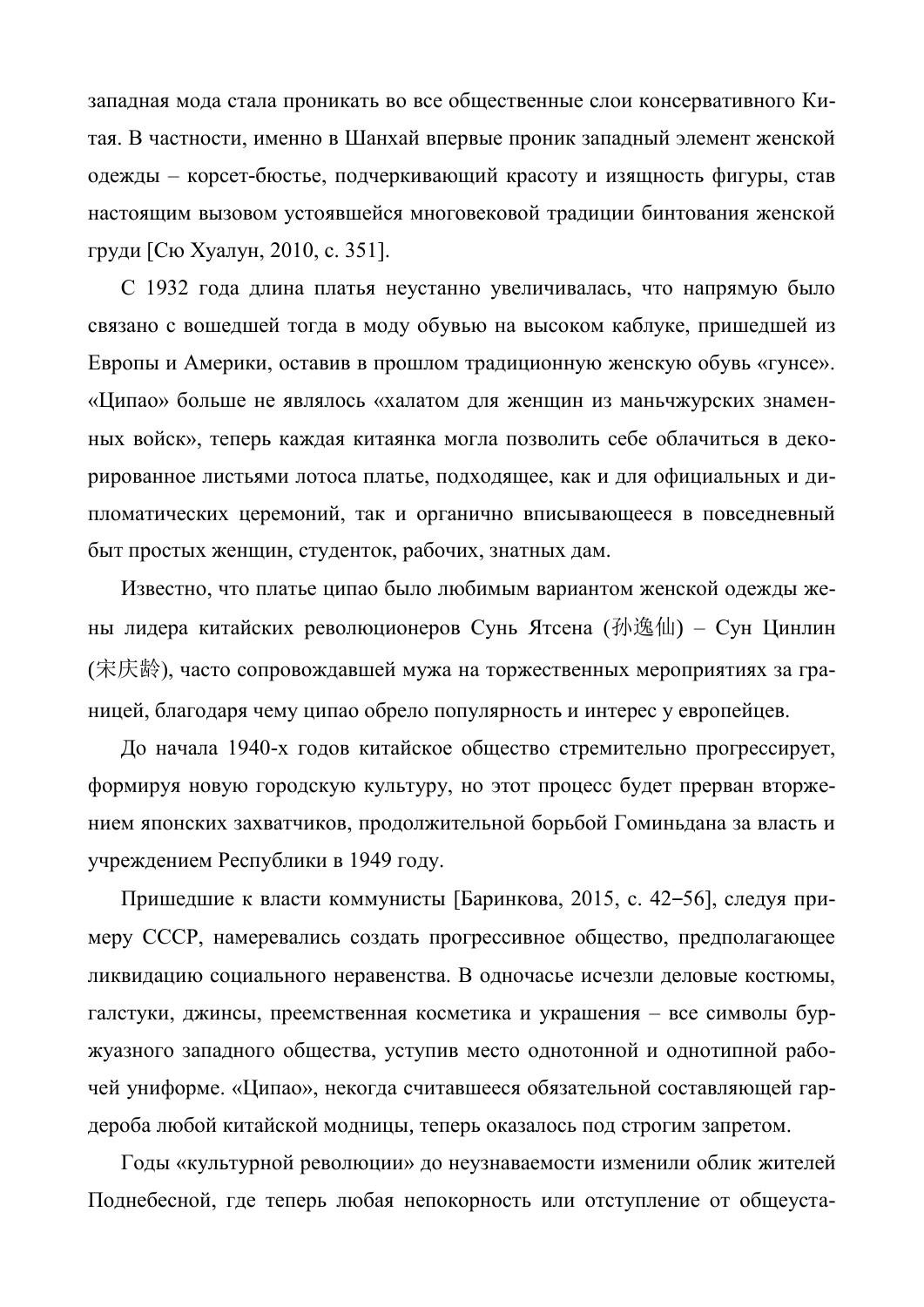новленных норм карались если не смертью, то пожизненным клеймом врага народа. Подтверждение тому – судьба жены Председателя КНР в 1959–1968 годах Лю Шаоци (刘少奇) – Ван Гуанмэй (王光美), продолжавшей сопровождать мужа на важных мероприятих в праздничном «ципао», и приговоренная за это к үнизительному суду [Изд. Жэньминь Хуабао, 2015, с. 5–32].

Лишь в 90-х годах 20-го века смена власти, новые течения и идеи в обществе и повышения стандартов качества [Кумялова, 2015, с. 226–228], в том числе и в производстве одежды, способствовали оживлению моды на «ципао». В 1997 году французский бренд Кристиан Диор организовал модный показ платьев в стиле китайского ципао, тем самым обратив внимание общественности на некогда позабытый результат тесного общения Китая с зарубежными культурами. Многие дизайнеры стали включать демонстрацию различных вариаций традиционного платья в обязательную часть показа, в кинофильмах актрисы нередко появлялись в шелковых облегающих «ципао». Так, снятый в 2000-м году гонконгским кинорежиссером Вонг Карваем ( $\pm \overline{\mathcal{F}}$ . Фильм «Любовное настроение», обрел широкую популярность в Европе и США, прочно закрепив образ женщины в «ципао» как символ китайской моды в представлении зарубежной публики.

Эволюционировавший под влиянием западной культуры костюм северных кочевников соединил в себе не только основные зарубежные подходы, но и сохранил традиционные азиатские элементы. За 100 лет развития «ципао» приобрело 4 основные черты – высокий воротник, застежки, пуговицы-узелки – один из видов китайского узелкового плетения «чжунгоцзе» (中国结) и высокую шлицу. Именно эти характерные лишь для китайской моды элементы определяют ципао как уникальную квинтэссенцию традиционной национальной одежды Поднебесной.

Сегодня в дизайне многих видов женской одежды заимствованы подходы к моделированию «ципао», но чтобы превратить расшитое цветами платье из ат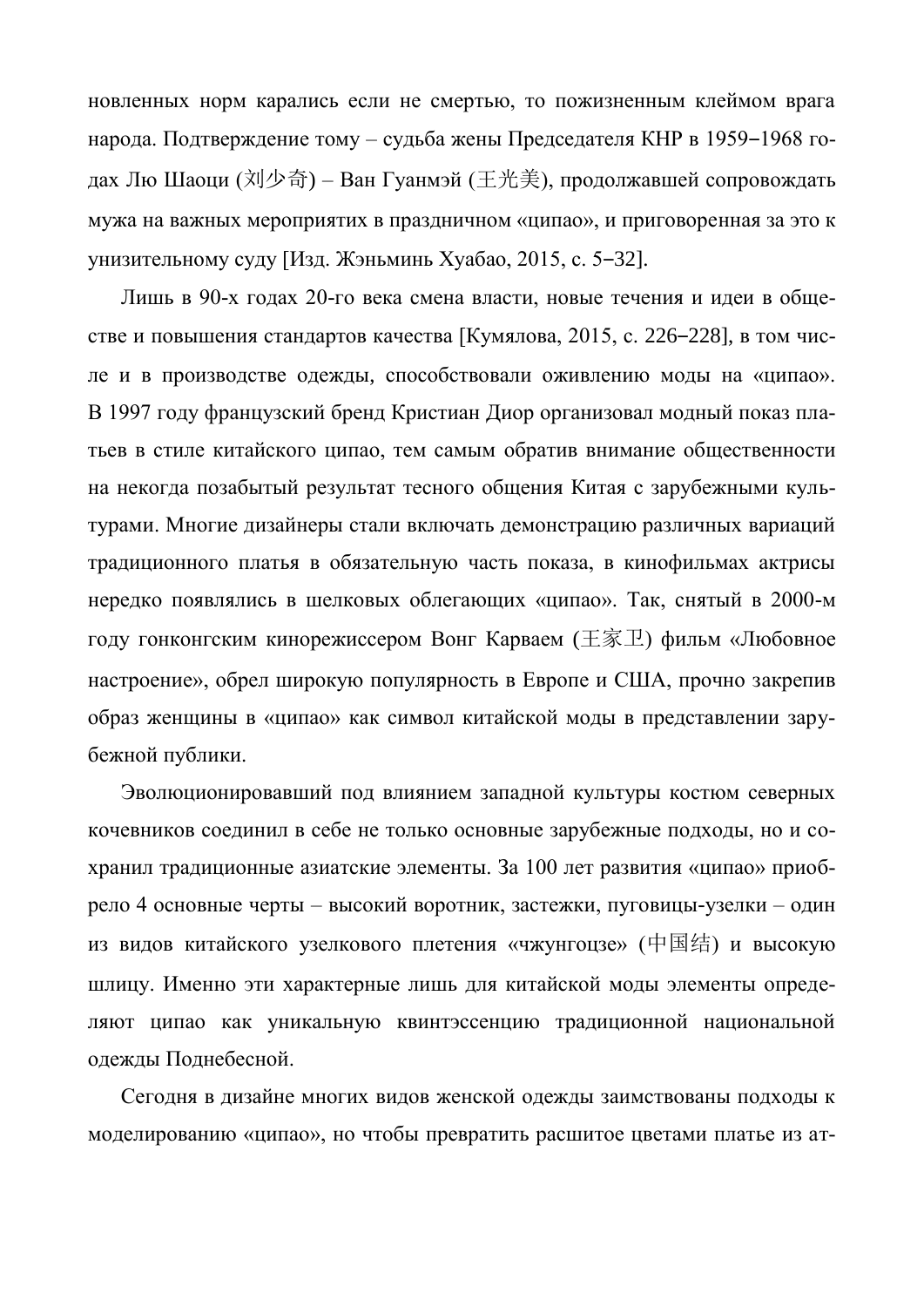ласа или шелка в повседневную женскую одежду, китайским модельерам потребуется еще очень много времени.

## **Библиографический список**

1. Адилханян Н. Л. Опыт выявления архетипических признаков антропоморфных духов трактата «Шань хай цзин» (на примере Си Ван Му (西王母) и Хоу И (后羿) // Культуры и языки стран Дальнего Востока: изучение и обучение: Международная научно-практическая конференция. 2014. С. 3-10.

2. *Баринкова А. В.* Место партийной системы КНР в типологиях партийных систем мира // Древо познания и дерево знания. Магистерские исследования. Иркутск, 2015. С. 42–56.

3. Воронина О. Ю. История китайского языка в трактате Пань Юньчжуна // Научнопедагогический журнал Восточной Сибири Magister Dixit. 2014. № 4 (16). С. 18–24. – [http://md.islu.ru/sites/md.islu.ru/files/rar/1\\_voronina.pdf.](http://md.islu.ru/sites/md.islu.ru/files/rar/1_voronina.pdf)

4. *Готлиб О. М., Кремнёв Е. В., Шишмарева Т. Е.* Отечественные труды в области грамматологии китайской письменности второй половины XIX – первой половины XX вв. В. П. Васильев, С. М. Георгиевский, Ю. В. Бунаков, И. М. Ошанин: монография / О. М. Готлиб, Е. В. Кремнёв, Т. Е. Шишмарева. – Иркутск: МГЛУ ЕАЛИ, 2014. – 283 с.

5. *Готлиб, О. М., Шаравьева, И. В.* Об основных грамматологических единицах китайской системы письменности [Текст] / О. М. Готлиб, И. В. Шаравьева // Китай в эпицентре глобальных проблем АТР: Тезисы докладов XX Международной научной конференции «Китай, китайская цивилизация и мир. История, современность, перспективы». Москва, 16-18 октября 2–13 г. – М.: ИДВ РАН, 2013. – С. 451–452.

6. *Ерофеева О. Н., Григорьева И. В.* К вопросу использования китаеязычных сетевых молодежных изданий в процессе медиаобразования на уроках китайского языка // Научные труды SWorld. 2013. Т. 19. № 1. С. 51–54.

7. Китай. Политический, экономический и культурный журнал. [Текст] – Издательство «Жэньминь Хуабао». – Пекин, 2015. – № 6. – (116). С. 5–32.

8. *Кобжищкая, О. Г.* Представления о душе в эпоху Инь и Чжоу [Текст] / О. Г. Кобжицкая // Преподавание истории и культуры стран Азии в средней и высшей школе России: исторический опыт и современные проблемы. – Красноярск, 2008. – С. 87–92.

9. *Корешкова Ю. О.* Отражение культуры государственного управления Древнего Китая в трактате «Хань Фэй-цзы» // Древо познания и дерево знания. Магистерские исследования. Иркутск, 2015. С. 232-241.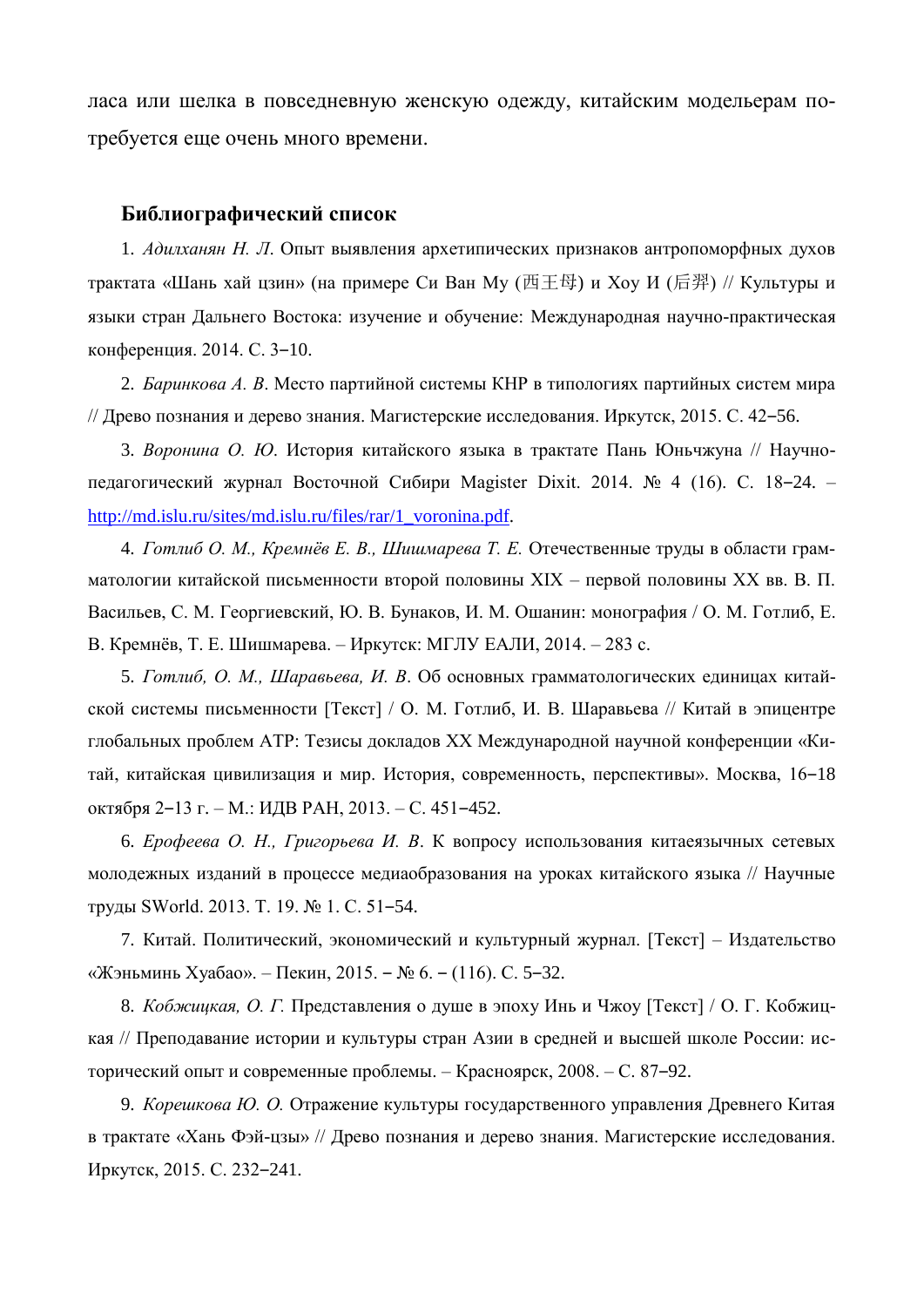10. *Кумялова О. В.* Стандарты качества в РФ и КНР // Россия и Китай: история и перспективы сотрудничества. Материалы V международной научно-практической конференции. Ответственные редакторы Д. В. Буяров, Д. В. Кузнецов, Н. В. Киреева. 2015. С. 226–228.

11. *Кремнёва Т. А.* Эволюция стилей китайской каллиграфии // Древо познания и дерево знания. Магистерские исследования. Иркутск, 2015. С. 241-261.

12. *Макеева, С. Б.* Перспективы сотрудничества в образовательной сфере между вузами Иркутской области и провинций КНР в условиях глобализации [Текст] / С. Б. Макеева // Актуальные вопросы востоковедения: проблемы и перспективы: Материалы III Международной заочной научно-практической конференции. – Уссурийск: Изд-во ДВФУ (филиал в г. Уссурийске), 2012. – С. 199–201.

13. *Максименкова А. М.* О некоторых причинах упрошения ключевой поисковой системы // Научно-педагогический журнал Восточной Сибири Magister Dixit. 2011. № 4. С. 19.

14. Решетов А. М., Итс Р. Ф. Одежда народов зарубежной Азии: сборник статей [Текст] / А. М. Решетов, Р. Ф. Итс // Институт этнографии им. Н. Н. Миклухо-Маклая АН СССР. – Ленинград: Наука. Ленингр. отд-ние, 1977. – С. 41–135.

15. *Селиверстова Ю. А.* Трансформация облика Шанхайской женщины в 20-е и 30-е гг. 20-го века. [Текст] / Ю. А. Селиверстова // Кафедра всеобщей истории. Российский университет дружбы народов. – Вестник РУДН, 2012. – № 2. С. 46–61.

16. *Серебренникова Е. Ф., Хадеева А. П.* Ритуал в семиотическом измерении пространства китайской культуры // Общество и государство в Китае Материалы 44-й научной конференции. Сер. «Ученые записки Отдела Китая» Федеральное государственное бюджетное учреждение науки «Институт востоковедения» Российской академии наук. 2014. С. 707-713.

17. *Терехова, Н. В.* Ритуал ли как форма семиотизации китайского социокультурного пространства (на материале древних канонов) [Текст] / Н. В.Терехова // Китай в эпицентре глобальных проблем АТР: Тезисы докладов XX Международной научной конференции «Китай, китайская цивилизация и мир. История, современность, перспективы». Москва, 16-18 октября 2–13 г. – М.: ИДВ РАН, 2013. – С. 428.

18. *Гихонова*, Е. В. Сопоставительный анализ образа родителей в языковом сознании русских и китайцев [Текст] / Е. В. Тихонова // Современные проблемы гуманитарных и естественных наук: тезисы докладов «Неделя науки ИГЛУ». – Иркутск: ФГБОУ ВПО «ИГЛУ»,  $2012. - C. 137 - 140.$ 

19. *Хамаева Е. А.* Китайские антропонимы: монография. – Иркутск: МГЛУ ЕАЛИ, 2015.  $-326$  c.